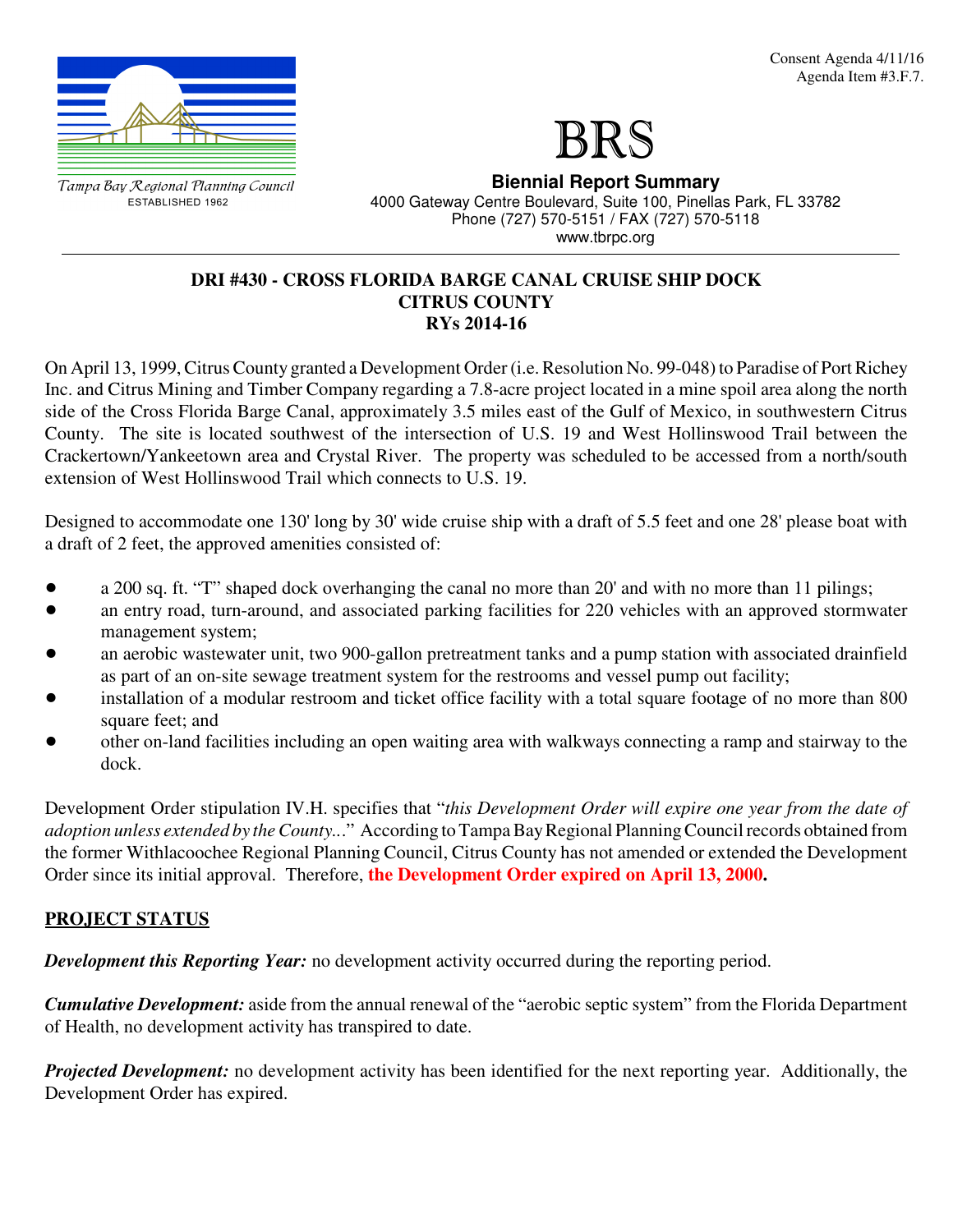# **SUMMARY OF DEVELOPMENT ORDER CONDITIONS**

- 1. The Developer is/was required to adhere to all stipulations contained in FDEP's Permit #09-013147183-001, including the identified wildlife habitat mitigation measures (Pages 6-7 of Res. No. 99-048). The 76 stipulations comprising the FDEP Permit were identified and included as "Exhibit B" to the Development Order.
- 2. The Developer is/was required to allow Citrus County staff access to the project's water supply wells and water bodies for the purpose of conducting ground and surface water quality monitoring. Further monitoring measures are/were required to be implemented if inconsistencies with FDEP statewide standards are/were observed. (Page 7 of Res. No. 99-048)
- 3. The Developer is/was required to provide Citrus County with the documented daily wastewater generated and processed through the on-land wastewater facilities on a monthly basis. (Page 7 of Res. No. 99-048)
- 4. No transportation monitoring would/will be required so long as the Level of Service (LOS) "A" is maintained on U.S. 19 between C.R. 488 to C.R. 40 (Levy County). However, if the LOS on this segment is degraded to a "B" (or below), the Developer is/was required to implement "a monitoring and modeling program" to determine the project's significance of traffic on the following roadway segments: U.S. 19 from C.R. 488 to S.R. 40; C.R. 488 from U.S. 19 to U.S. 41; S.R. 40 from U.S. 19 to U.S. 41; and C.R. 40 from U.S. 19 to C.R. 40A, including the three U.S. 19 intersections with West Hollinswood Trail, S.R. 40/C.R. 40 and C.R. 488. (Pages 9-10 of Res. No. 99-048)
- 5. The Developer is/was required to fund construction of a right-turn deceleration and acceleration lanes and other improvements at the U.S. 19/West Hollinswood Trail intersection in accordance with Citrus County and FDOT access management standards. The improvements additionally include signalization at said intersection if (or when) warranted by FDOT's Manual of Uniform Traffic Control Devices. (Page 10 of Res. No. 99-048)
- 6. The Developer is/was required to provide/operate a bus shuttle system for the movement of people between the project and popular local destinations such as the Crystal River Mall and the City of Crystal River. (Page 10 of Res. No. 99-048)
- 7. The Developer is/was required to prepare and submit an Annual Report "*on or before the anniversary of the effective date of this Development Order until such time as 100 percent of the development has been completed"* (Page 12 of Res. No. 99-048). While it is apparent that the Developer presumed that they are/were entitled to an extension in the frequency of monitoring (to Biennial) or Citrus County granted such, in accordance with a revisions to Subsection 380.06(18), F.S., the Development Order is expired. No further "Annual" or "Biennial" Reports will be required for the project in its present status.

# **DISCUSSION**

It is hereby recognized that the DRI thresholds have been refined and the marine resources/marinas threshold eliminated since the Development Order was approved in 1999. This means that marina components of subsequent development proposals are now exempt from the DRI process. Under these auspices, the Cross Florida Barge Canal Cruise Ship Dock DRI could/would qualify for Development Order abandonment. The abandonment process would be suggested if the Developer were to pursue future development of this parcel. It is anticipated that the abandonment process could/would be administered efficiently and effectively by Citrus County and the Florida